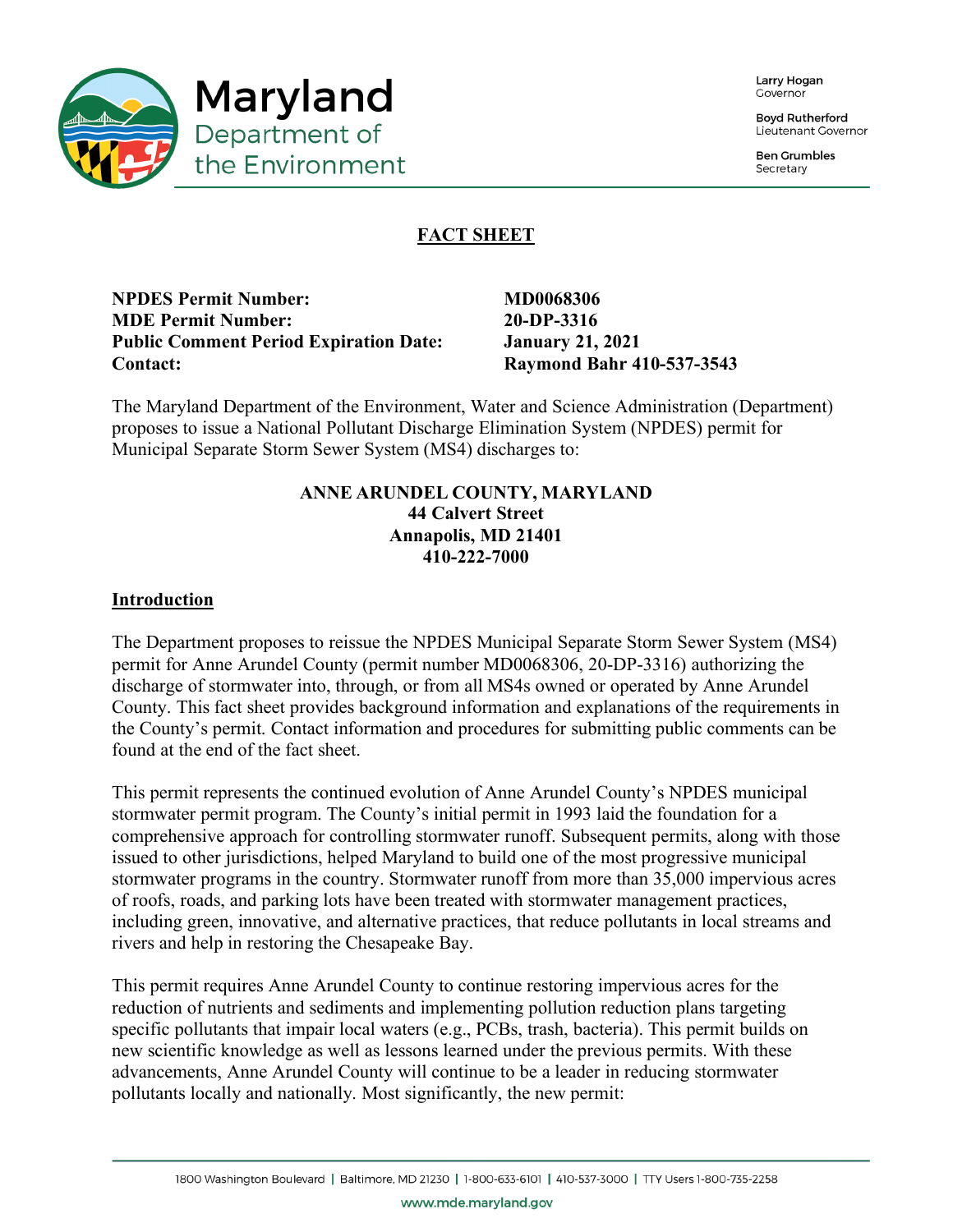- Incorporates Anne Arundel County's implementation of stormwater best management practices (BMPs) for impervious acre restoration using the County's total maximum daily load (TMDL) Restoration Plans and BMP Implementation Strategy;
- Establishes annual impervious acre restoration benchmarks throughout the five-year permit term;
- Provides incentives to implement green stormwater infrastructure to increase the use of natural filters and BMPs that provide a climate resiliency co-benefit;
- Strengthens the illicit discharge detection and elimination (IDDE) program by requiring the permittee to submit a process to prioritize the selection of outfalls for field screening and a plan and schedule for screening outfalls to the Department for review and approval;
- Requires IDDE coordination with other MS4s for conducting cross-jurisdictional investigations to track and respond to the source of an illicit discharge;
- Increases the use of good housekeeping and pollution prevention plans for additional County-owned properties to have a greater impact on stormwater prevention at key industrial areas;
- Improves winter management of deicing and anti-icing materials to further reduce chlorides, a pollutant of emerging concern;
- Leverages monitoring resources by providing the County the opportunity to participate in a pooled monitoring program;
- Encompasses the "*Accounting for Stormwater Wasteload Allocations and Impervious Acres Treated, Guidance for National Pollutant Discharge Elimination System Stormwater Permits*" (2020 Accounting Guidance) to include the Phase 6 Chesapeake Bay Watershed Model, encompasses more new and updated BMPs approved by the Chesapeake Bay Program (CBP) expert panels, and nutrient trading. The 2020 Accounting Guidance is accessible via the web link here: https://mde.maryland.gov/programs/water/stormwatermanagementprogram/pages/storm\_ gen\_permit.aspx; and
- Requires trading credits acquired to meet the previous permit term's impervious acre restoration to be replaced with 2,607 impervious acre credits by the end of this permit term.

Successful implementation of the permit is in part dependent upon the County administration of well-established State stormwater programs. Maryland has a long history of developing statewide programs to reduce stormwater pollution that focus on protecting and restoring local water quality and the Chesapeake Bay. Maryland was one of the first in the nation to pass its Erosion and Sediment Control Law in 1970 for the control of stormwater runoff from construction sites. Numerous updates to the law and corresponding regulations over the years have added new and more stringent practices, better designs, more volume management, and more flexibility in implementation of controls for greater protection of Maryland's water resources.

The State's Stormwater Management Law, passed in 1982, requires the implementation of BMPs in order to maintain after development, as nearly as possible, the pre-development runoff conditions. Over the years, this program has undergone significant revisions and enhancements, including the Stormwater Management Act of 2007 (Act), which introduced for the first time,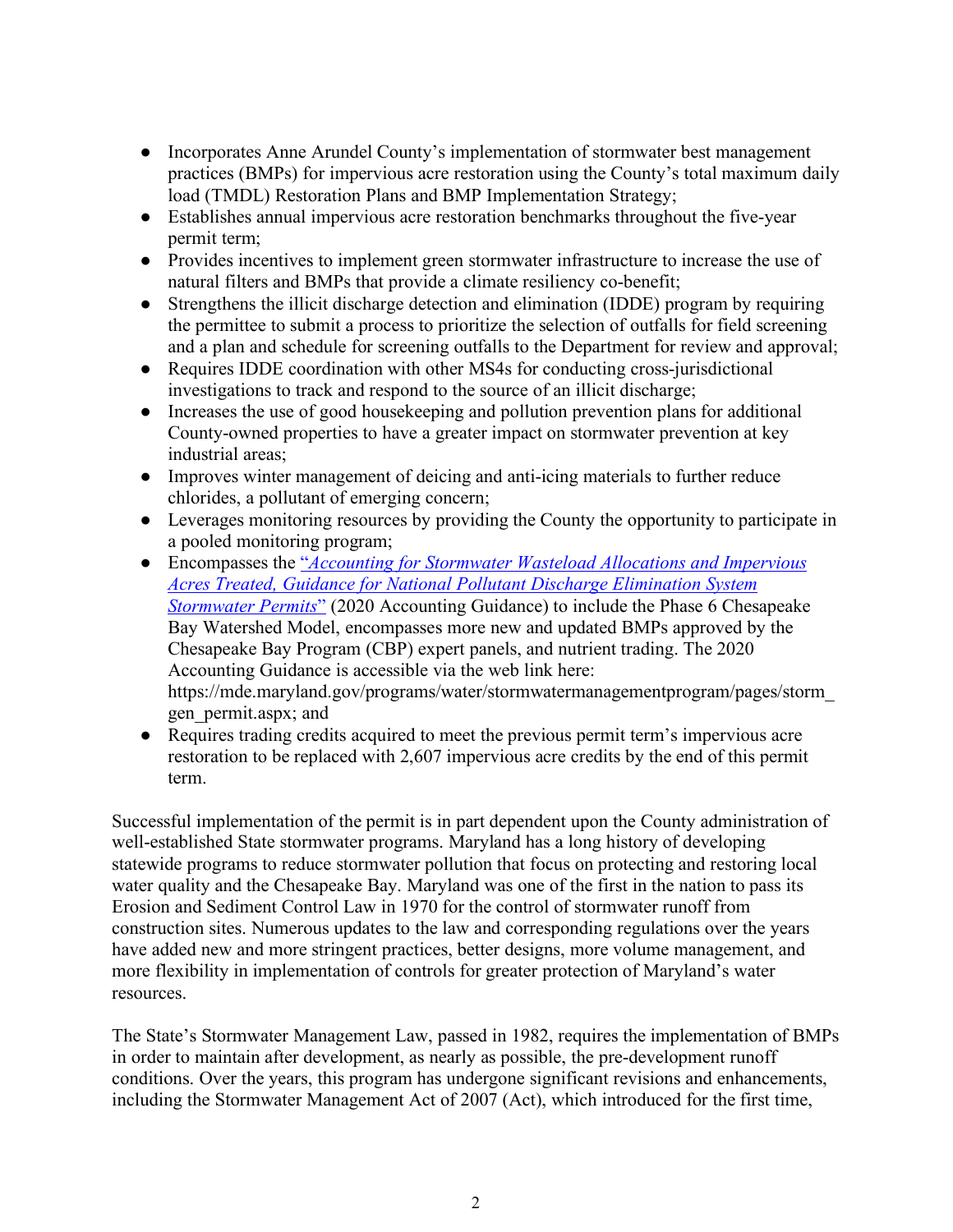environmental site design (ESD) to the maximum extent practicable (MEP) on all new development and redevelopment projects. The approach focuses on using natural drainage patterns and vegetation, and non-structural and small-scale practices (e.g., green infrastructure, low impact development, runoff reduction), that more effectively manage stormwater runoff at its source rather than the use of larger practices like retention ponds.

# **Permit Authority**

According to 40 Code of Federal Regulations (CFR) §122.26, owners or operators of large and medium MS4s must obtain an NPDES MS4 permit. In Maryland, this permit is a State permit subject to federal and State regulations. The Clean Water Act (CWA) and federal regulations provide the federal permit requirements. The Annotated Code of Maryland, Environment Article, Code of Maryland Regulations (COMAR), and policies and guidelines of the Department provide the State permitting requirements.

# **Permit History**

Anne Arundel County is classified as a large MS4. The County's initial NPDES MS4 permit was issued in 1993, and reissued in 1999, 2004, and 2014. The County's initial permit laid the foundation for a comprehensive approach to controlling stormwater runoff. This was done by inventorying and mapping storm drain system infrastructure; identifying sources of pollution; monitoring storm events to evaluate chemical, biological, and physical stream responses; and enhancing existing management programs as well as establishing new ones.

During the second permit, the County evaluated urban runoff and water quality; prioritized watersheds in order to perform more detailed analyses and guide management implementation; and began to restore existing impervious areas. During the County's third and fourth permit terms, extensive restoration efforts continued, and technologies were implemented for new and redevelopment projects that incorporated ESD to the MEP. Furthermore, the County began the development and implementation of plans to address stormwater wasteload allocations (WLAs) established under U.S. Environmental Protection Agency (EPA) approved or established TMDL estimates.

This permit represents the next step forward for Anne Arundel County's NPDES municipal stormwater program and continues a long history when it comes to stormwater management. The County implemented a stormwater management program in 1984 that enabled the County to enter into the MS4 permitting program ahead of the game. Anne Arundel County proposed a robust portfolio of programmatic, upland, and in-stream BMPs for this permit term, continuing its leadership by providing its citizens with healthier streams and helping the State to meet its Chesapeake Bay nutrient reduction goals.

# **Regulated Permit Area**

EPA defines "municipal separate storm sewer system" as "…a conveyance or system of conveyances (including roads with drainage systems, municipal streets, catch basins, curbs,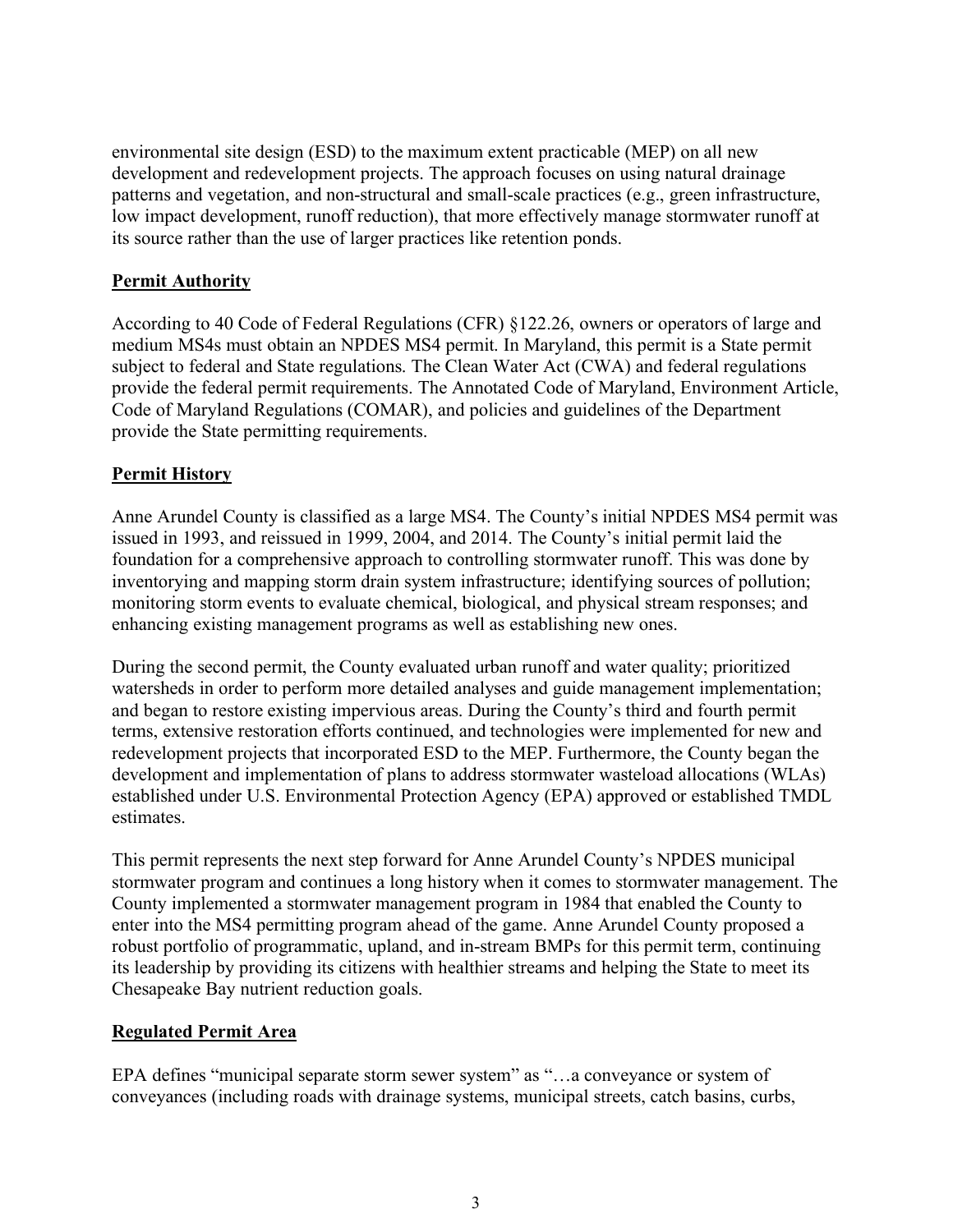gutters, ditches, human-made channels, or storm drains): (i) Owned or operated by a State, city, town, borough, county, parish, district, association, or other public body…having jurisdiction over disposal of sewage, industrial wastes, storm water, or other wastes…; (ii) Designed or used for collecting or conveying storm water;" [40 CFR §122.26(b)(8)]. Under this definition, anywhere that a regulated jurisdiction "owns or operates" infrastructure that conveys runoff is covered under this NPDES MS4 permit.

The federal CWA amendments under 33 U.S.C. §1342(p)(3)(B) adopt a flexible framework for permitting MS4 discharges in order to effectively control pollutants and improve water quality. Accordingly, the CWA specifies that permits for discharges from MS4s:

- May be issued on a system- or jurisdiction-wide basis;
- Shall include a requirement to effectively prohibit non-stormwater discharges into the storm sewers; and
- Shall require controls to reduce the discharge of pollutants to the maximum extent practicable, including management practices, control techniques and system, design and engineering methods, and such other provisions as the Administrator or the State determines appropriate for the control of such pollutants.

In addition, 40 CFR  $\S 122.26(a)(1)(v)$ , specifies that permit coverage may be granted on a system-wide or jurisdiction-wide basis to include areas where jurisdictions have control over land use decisions (see also 55 FR 48043 and 81 FR 89320). In accordance with this flexible permitting approach established under federal regulations and the CWA, the Department's regulatory framework for issuing MS4 permits is based on jurisdiction-wide coverage. This approach is consistent with the fact that specific permit provisions, such as erosion and sediment control and stormwater management programs, are administered under State statute as countywide requirements (see the Environment Article, §4-103 and §4-202, Annotated Code of Maryland; and COMAR 26.17.02.01 and .02). As an example, private development requires the County's approval for erosion and sediment control and stormwater management, and is subsequently inspected, maintained, and enforced under local authority. The County also owns or operates a road system that extends throughout the entire County and generates stormwater discharges. Therefore, the Department defines the regulated permit area as jurisdiction-wide in order to most effectively meet the goals and requirements under the CWA and thus, considers all provisions of this permit to apply to the geographic area of the County.

### **Stormwater System in Anne Arundel County**

Anne Arundel County's population continues to expand, from 537,656 in 2010 to an estimated 576,031 in 2018, according to the United States Department of Commerce's Census information, which means that the stormwater system continues to expand as it captures, treats and conveys runoff from more areas. Anne Arundel County covers an area of 588 square miles and has approximately 639 "minor" outfalls and 1,633 "major" outfalls. Major outfalls are defined by 40 CFR §122.26 (b)(5) as:

• An outfall pipe with an internal diameter of 36 inches or greater; or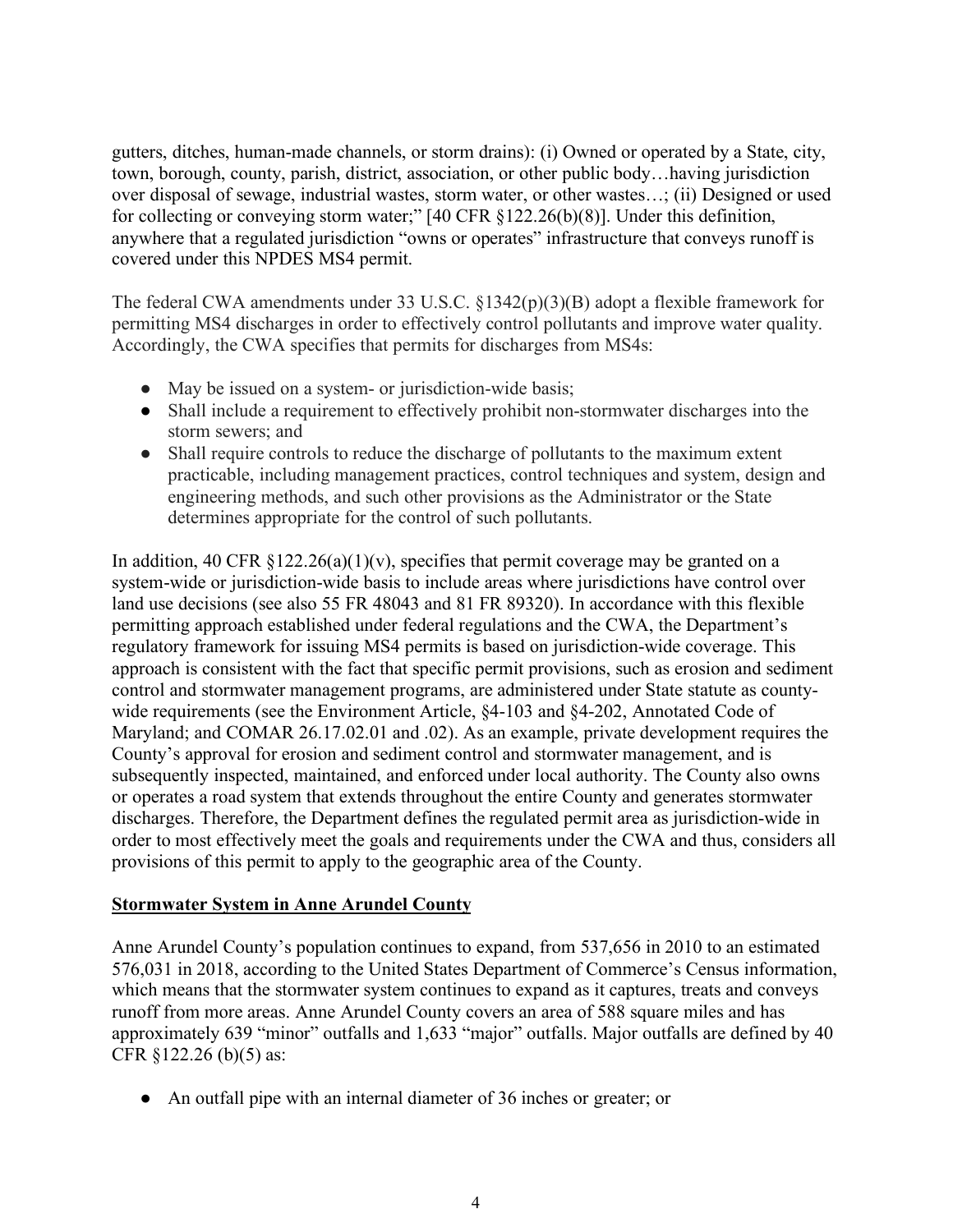- A discharge from a single conveyance other than a circular pipe that drains fifty acres or more; or
- An outfall pipe with an internal diameter of 12 inches or greater that drains an area that includes land zoned for industrial use.

Stormwater from these outfalls is discharged into the Patapsco River, Patuxent River, and Lower Western Shore basins, three of Maryland's ten major Chesapeake Bay tributary basins. Multiple stream segments in these basins are impaired by sediments, nutrients, polychlorinated biphenyls (PCBs), and bacteria. TMDLs have been approved and WLAs established for portions of the Magothy, Patapsco, Rhode, Severn, and South Rivers for bacteria. A WLA is that part of an impairing pollutant's total allowable discharge that is attributed to regulated point sources. The list of TMDLs and WLAs applicable to Anne Arundel County is included as Appendix A of the permit. More information regarding approved TMDLs for Anne Arundel County can be found at: mde.maryland.gov/programs/Water/TMDL/ApprovedFinalTMDLs/Pages/index.aspx

### **Maryland's NPDES Municipal Stormwater Permit Requirements**

The management, restoration, and monitoring programs required by this permit are designed to control stormwater discharges to the MEP. Public education and outreach, property management, and storm drain system IDDE programs reduce the input of pollutants to the County's storm drain systems. Erosion and sediment control and stormwater management programs control stormwater discharges from new and redevelopment through the implementation of BMPs. These management programs, integrated with stormwater restoration and monitoring, described in more detail below, provide a comprehensive and adaptive approach toward improving and restoring local water resources and the Chesapeake Bay.

In compliance with  $§402(p)(3)(B)(iii)$  of the CWA, MS4 permits must require stormwater controls to reduce the discharge of pollutants to the MEP and such other provisions as the Department determines appropriate for the control of such pollutants. Additionally, by regulation under 40 CFR §122.44, BMPs and programs implemented pursuant to this permit must be consistent with applicable stormwater WLAs developed under EPA established or approved TMDLs (see list of EPA approved TMDLs incorporated as Appendix A of the permit).

### **Management Programs**

### **Stormwater Management on New and Redevelopment**

This permit requires Anne Arundel County to continue the implementation of a stormwater management program in accordance with the Environment Article, Title 4, Subtitle 2, Annotated Code of Maryland (www.lexisnexis.com/hottopics/mdcode/) and COMAR 26.17.02 (www.dsd.state.md.us/COMAR/subtitle\_chapters/26\_Chapters.aspx) (see PART IV.D.1). The law and regulations require that ESD be used to the MEP to reduce runoff impacts associated with new and redevelopment (see PART IV.D.1.a). Maryland's stormwater regulations define ESD as "…using small-scale stormwater management practices, nonstructural techniques, and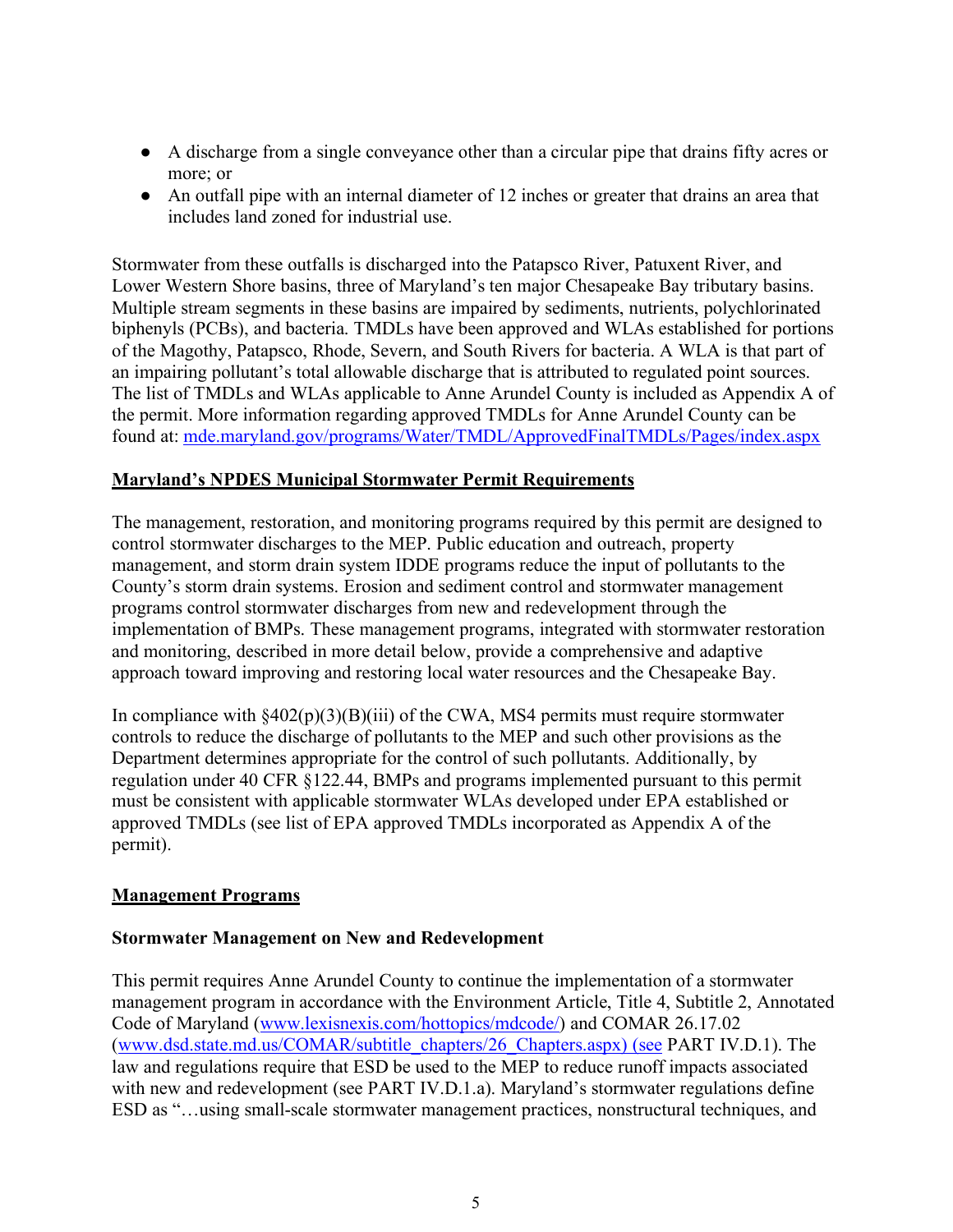better site planning to mimic natural hydrologic runoff characteristics and minimize the impact of land development on water resources." Under this definition, ESD includes conserving natural features, minimizing impervious surfaces, slowing down runoff to promote infiltration and evapotranspiration, and using other approved nonstructural practices or innovative technologies.

The criteria for sizing ESD practices are based on capturing and retaining enough rainfall so that the runoff leaving a site is reduced to a level equivalent to a wooded site in good condition. The goal is to provide enough treatment using ESD practices to meet groundwater recharge, provide water quality protection, and stream channel protection requirements by replicating woods in good condition for the 1-year, 24-hour rainfall event, or approximately 2.7 inches of rainfall over 24 hours. Managing the 1-year rainfall event on a site is equivalent to treating 98% of Maryland's average annual rainfall.

All jurisdictions in the State, including Anne Arundel County, are required to maintain and implement a stormwater management ordinance that is in compliance with the requirements of Maryland's stormwater management program. These requirements include ensuring the proper construction and maintenance of all stormwater management features through timely inspections of new ESD practices and structural stormwater management facilities. Long-term maintenance of BMPs is ensured through triennial inspections of completed ESD treatment systems and structural facilities. Maintenance procedures, including triennial inspection policies, as described in COMAR 26.17.02.11 (see PART IV.D.1.b and PART IV.D.1.c).

By following the conditions in its approved stormwater management ordinance, including mimicking natural hydrologic runoff characteristics, designing new projects to meet the woods in good condition criteria, and implementing ESD to the MEP, the County will be in compliance with this permit condition and with the requirements under 40 CFR  $122.26(d)(2)(iv)(2)$ . This includes post-construction stormwater management and also the accounting for growth strategy for new development described in "Maryland's Phase III Watershed Implementation Plan to Restore Chesapeake Bay by 2025" (Phase III WIP) that supports the Chesapeake Bay nutrient and sediment TMDLs.

# **Erosion and Sediment Control**

This permit requires Anne Arundel County to implement an erosion and sediment control program in accordance with the Environment Article, Title 4, Subtitle 1, Annotated Code of Maryland (www.lexisnexis.com/hottopics/mdcode/) and COMAR 26.17.01 (www.dsd.state.md.us/COMAR/subtitle\_chapters/26\_Chapters.aspx) (see PART IV.D.2). By reference, this requires the County to ensure that all projects disturbing more than 5,000 square feet or 100 cubic yards have an approved erosion and sediment control plan; regularly inspect all active projects; maintain an effective enforcement program; have procedures to respond to complaints and violations regarding erosion and sediment control issues, and to adopt grading and building ordinances necessary to carry out the regulatory requirements. The Department reviews Anne Arundel County's program at least once every two years and has minimum standards for the design and content of erosion and sediment control plans. The incorporation of the State's program by reference in this permit is an administratively efficient way to ensure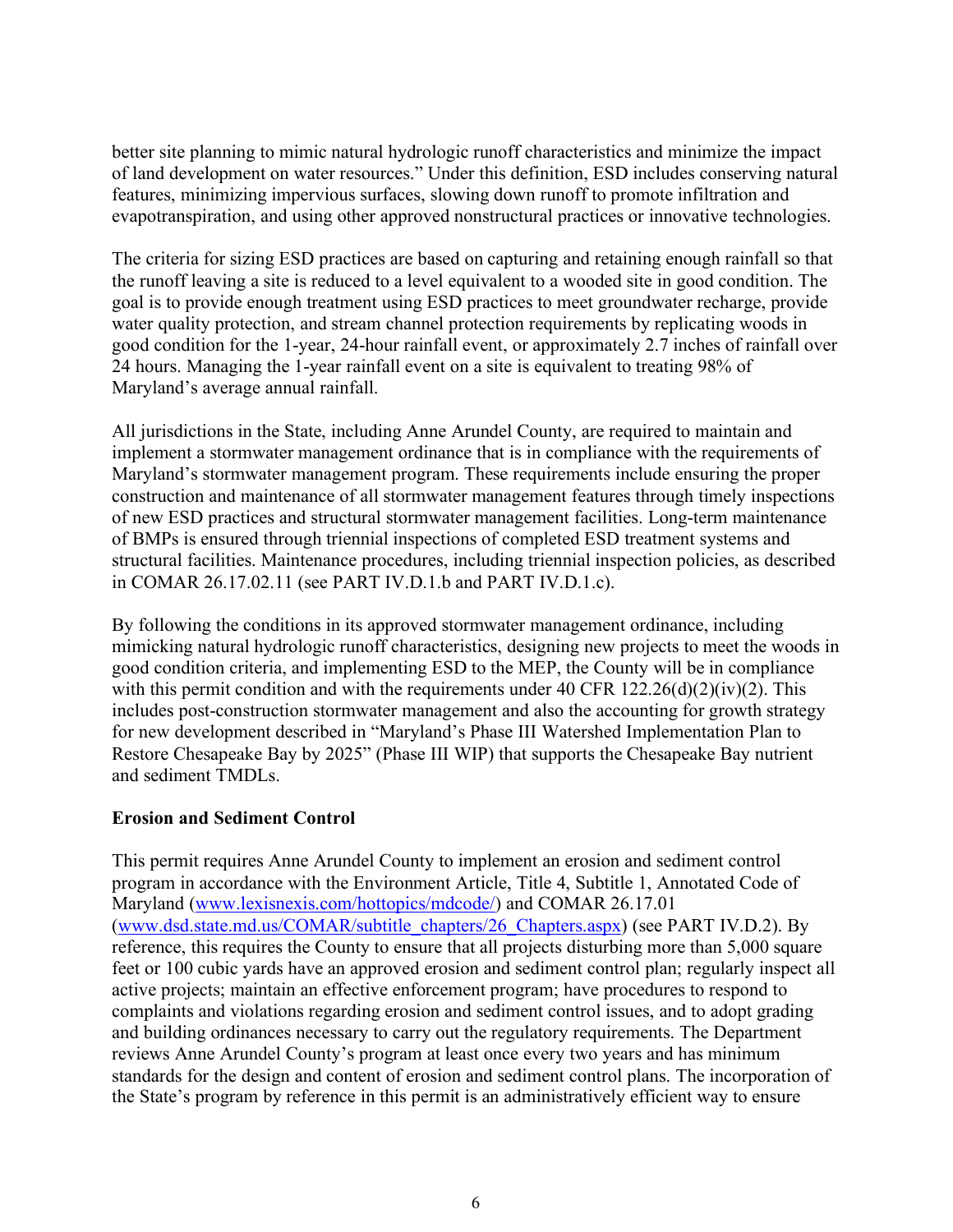compliance with construction runoff control requirements under 40 CFR 122.26(d)(1)(v). In addition, this supports the accounting for growth strategy for new development and redevelopment described in the Phase III WIP that supports the Chesapeake Bay nutrient and sediment TMDL.

### **Illicit Discharge Detection and Elimination**

This permit requires Anne Arundel County to ensure that all non-stormwater discharges into, through, or from its storm sewer system, when found, are either issued a permit by the Department or eliminated. This is accomplished by maintaining a robust inspection and oversight program, including screening outfalls for dry weather discharges, conducting routine surveys of commercial and industrial areas, and maintaining the ability to take appropriate action when illicit discharges do occur (see PART IV.D.3). This permit creates four new requirements to advance Anne Arundel County's success at finding and eliminating illicit discharges. These additional requirements represent an increase in effort under the reissued permit. First, Anne Arundel County is required to review all outfalls in its jurisdiction to prioritize outfall screening locations based on the potential for polluted discharges. The process developed to prioritize outfall screenings must be submitted to the Department for review and approval. Second, the County must submit a plan and schedule for field screening prioritized outfalls for the Department's review and approval. The schedule must include screening a minimum of 150 storm drain outfalls each year to find and to eliminate any new polluted discharges. Each outfall having a dry weather discharge shall be sampled using a chemical test kit. Third, the County is required to maintain procedures for implementing the IDDE program, including investigating complaints and handling enforcement actions. Fourth, the permit includes an explicit requirement to maintain an ordinance under the IDDE program to ensure that the County has the authority to engage in enforcement actions to eliminate discovered illicit discharges. The goal of the enhanced requirements is to increase the number of illicit discharges discovered and eliminated each year. Finding and removing illicit discharges reduces pollutants from entering State waters and results in progress toward meeting State water quality standards and TMDLs.

### **Property Management and Maintenance**

The County is required to ensure that a Notice of Intent be submitted and a pollution prevention plan developed for all County-owned facilities requiring coverage under the General Discharge Permit for Stormwater Associated with Industrial Activities (see PART IV.D.4.a). For other County-owned properties, this MS4 permit requires the County to develop and implement a good housekeeping plan where the following activities are performed: maintenance or storage of vehicles or equipment; storage of fertilizers, pesticides, landscaping materials, hazardous materials; or any other materials in a position likely to pollute stormwater runoff. These plans include an assessment of the property, focusing on activities that may contaminate stormwater runoff, and the implementation of pollution prevention measures and stormwater BMPs to eliminate or treat any non-stormwater discharges (see PART IV.D.4.b).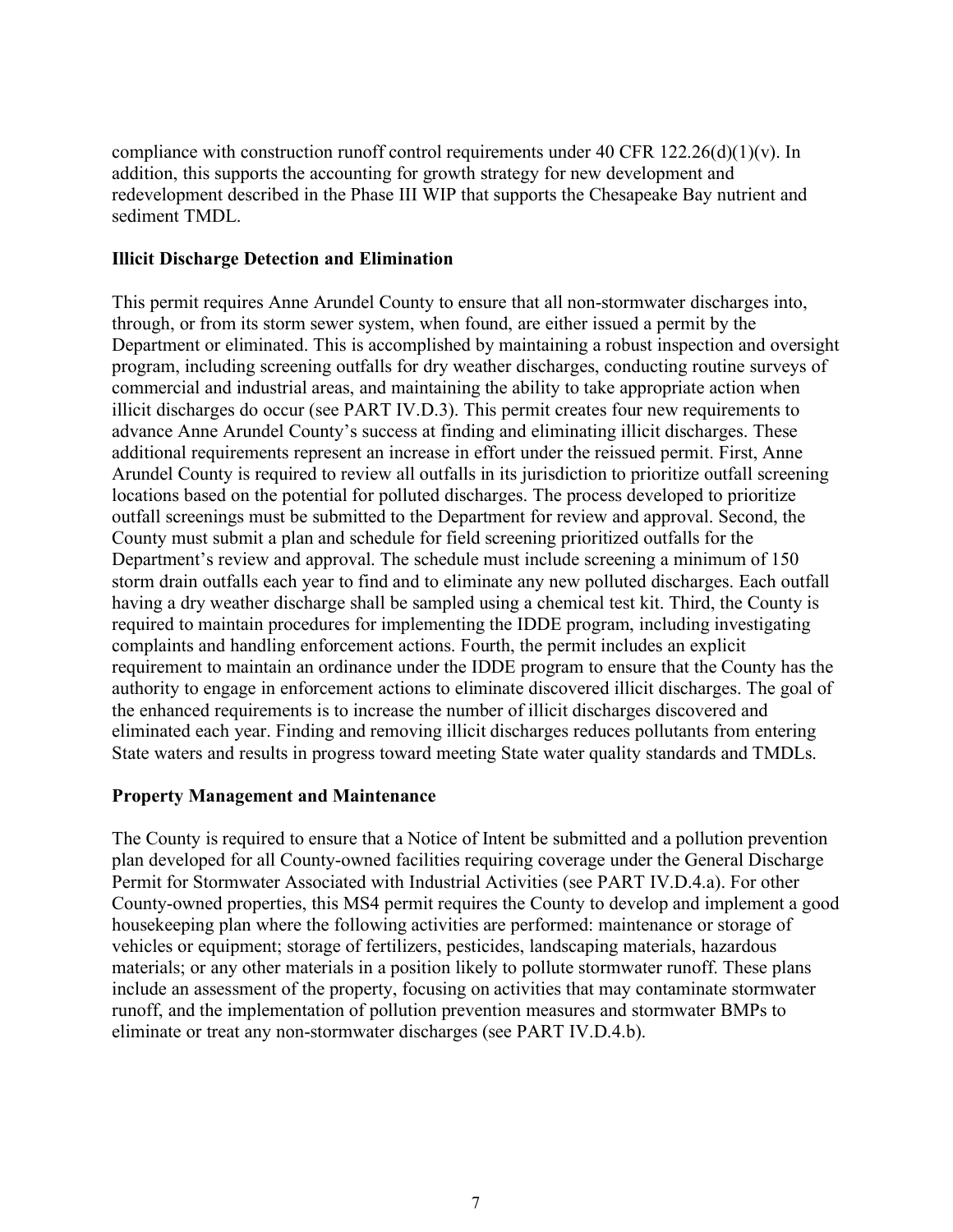This permit expands the requirements of the winter weather management program to reduce the amount of chlorides (deicing salts) entering the stormwater system, a pollutant of emerging concern (see PART IV.D.4.d). The permit requires the County to reduce the use of deicing and anti-icing materials by several methods, including: tracking and reporting of material used; tracking snow amounts; staff training; public education; and evaluation of new equipment technology and methods. Annual staff training shall include operation and proper calibration of snow removal equipment; knowledge and management of deicing and anti-icing materials; and how to improve winter weather management based on information collected during the winter season. The program shall be modeled on the winter weather management program of the Maryland Department of Transportation, State Highway Administration, as described in its annual document, *Maryland Statewide Salt Management Plan, 2019*, or subsequent versions thereof.

This permit further requires the County to continue its efforts to reduce pollutants associated with the maintenance of County properties. Inlet cleaning, street sweeping, and litter pickup programs are all activities currently undertaken by Anne Arundel County along its roadways. Inlet cleaning and street sweeping shall continue annually in the amounts outlined in Appendix B of the permit, as applicable. Appendix B will be updated annually as required in PART IV.E.8.a. Additionally, the County is required to reduce the use of pesticides, herbicides, and fertilizers along roadways and on County-owned properties (see PART IV.D.4.c of the proposed permit). Anne Arundel County is not subject to any trash TMDLs. However, this permit requires a county-wide public education program (see below) to support and implement strategies to reduce trash (e.g., litter and floatables) including through recycling. This includes evaluating current trash and litter control efforts and provide public education to aid these efforts (see PART IV.D.5). The permit also requires the County to continue to remove from or prevent from entering its storm drain system 174.5 tons of trash in the first year of the permit (see PART IV.D.4.e). This amount, which is based on the County's efforts in the prior permit, may be updated annually in accordance with PART IV.E.7.a of the permit.

### **Public Education and Public Outreach**

Anne Arundel County implements a diverse public education and outreach program that focuses on pollution prevention and includes participating in numerous public and community events and disseminating information regarding pollution prevention. The permit requires the County to implement a program that includes information about at a minimum, the specific topics (e.g., water conservation, residential SWM implementation and maintenance, litter reduction, pet waste management) related to stormwater management and water quality in the permit (see Part IV.D.5). The County shall provide this information through outreach efforts best suited to the target audiences and must also maintain and promote a website containing locally relevant stormwater management information (see Part IV.D.5.a). This permit also requires the County to conduct at least 75 outreach efforts each year. This amount, which is based on prior permit performance, may include the distribution of printed or electronic materials, targeted workshops on stormwater management, or displays in public areas. Events should be tailored to local efforts and the Department strongly encourages the development of outreach strategies directed at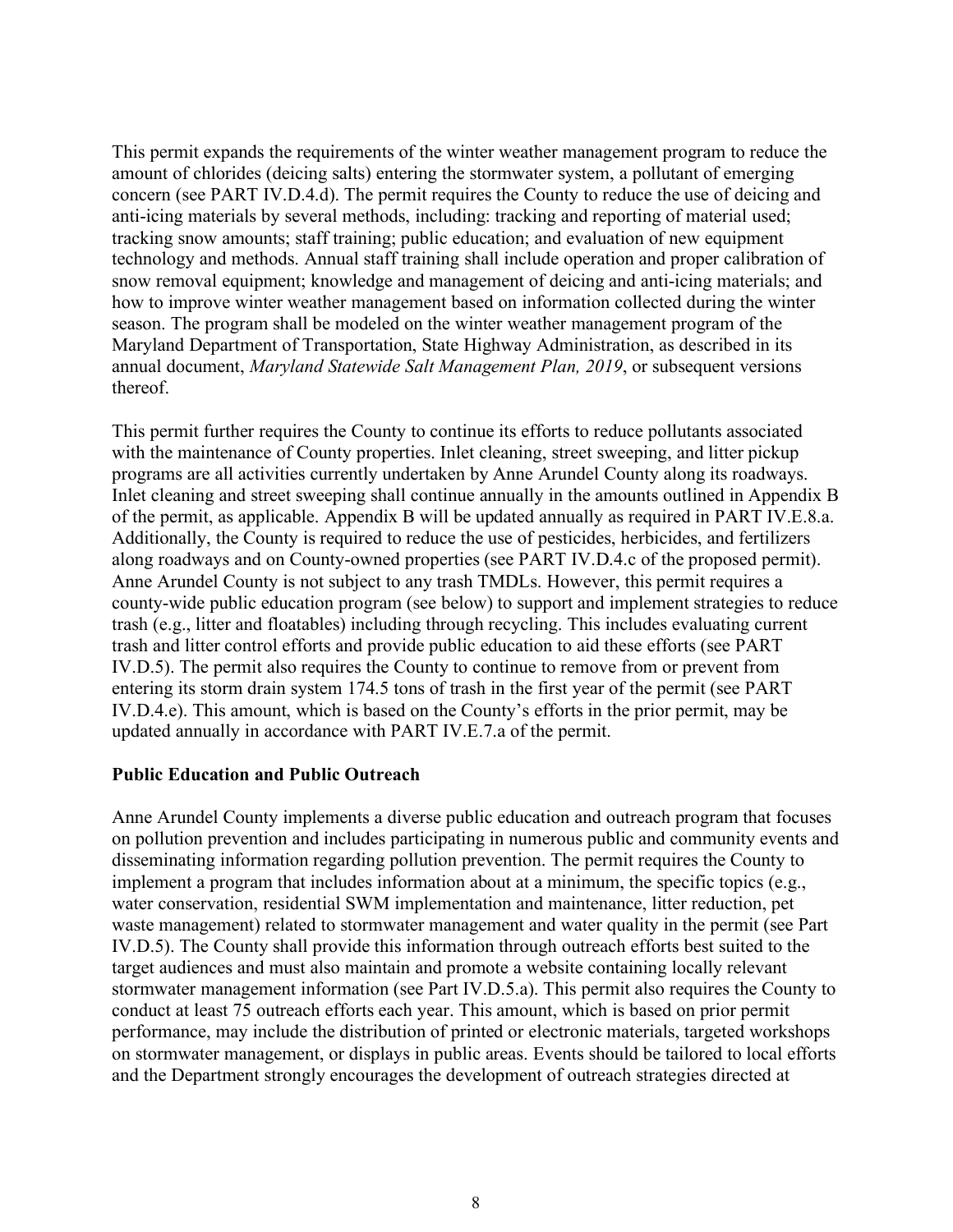underserved and underrepresented parts of the County. The Department's review of these programs will consider access to materials produced, timing, language, and participation by the diverse communities in the County. The County is further required to maintain a complaint hotline for residents to report suspected illicit discharges, illegal dumping, and spills (see Part IV.D.5.b). Public education is a necessary component of successful TMDL restoration.

### **Stormwater Restoration for TMDL WLAs**

MS4 permits must require stormwater controls to reduce the discharge of pollutants to the MEP and such other provisions as the Department determines appropriate for the control of such pollutants. Additionally, BMPs and programs implemented pursuant to this permit must be consistent with applicable stormwater WLAs developed under EPA established or approved TMDLs (see PART IV.E).

Under the previous permit, Anne Arundel County conducted a systematic assessment of water quality for each watershed within its jurisdiction to identify sources of pollutants in stormwater runoff and link them to specific water quality impacts. These watershed assessments included detailed water quality analyses, identified opportunities for water quality improvement, and were used as the basis for developing and implementing restoration plans to control stormwater discharges. As a result of these assessments, the County developed implementation plans for each TMDL that were subsequently approved by the Department and must be continued under this permit (see PART IV.F.1).

When new TMDLs are established or approved, Anne Arundel County is required by this permit to include strategies to meet these TMDLs under the Countywide TMDL Implementation Strategy (TMDL Strategy) and submit the updated TMDL Strategy to the Department for review within one year of EPA's establishment or approval of the TMDL. This permit also requires the County to document the annual progress for all Chesapeake Bay and local TMDL implementation plans, approved by the Department, through monitoring and modeling of estimated net change in pollutant loads. Over the permit term, Anne Arundel County must evaluate and update the benchmarks and specific stormwater BMPs that need to be implemented, in an iterative and ongoing process to ensure that water quality targets and WLAs are met (see PART IV.F.2 and PART IV.F.3). Documentation of this process shall be reported in the TMDL Strategy.

This permit incorporates a list of BMPs the County is required to complete in Year 1 of the permit. The BMPs in the County's Year 1 BMP Portfolio (Appendix B of the permit) are linked to the County's TMDL Strategy. As part of each year's annual report, the County will propose a new list of BMPs to be implemented in the following year.

### Impervious Acre Restoration

The Department uses an impervious acre restoration metric as a surrogate for measuring progress toward all nutrient and sediment-related TMDLs. Impervious acre restoration represents direct or equivalent stormwater runoff treatment to the MEP. Upland stormwater BMPs, implemented according to the criteria described in Chapters 3 and 5 of the 2000 Maryland Stormwater Design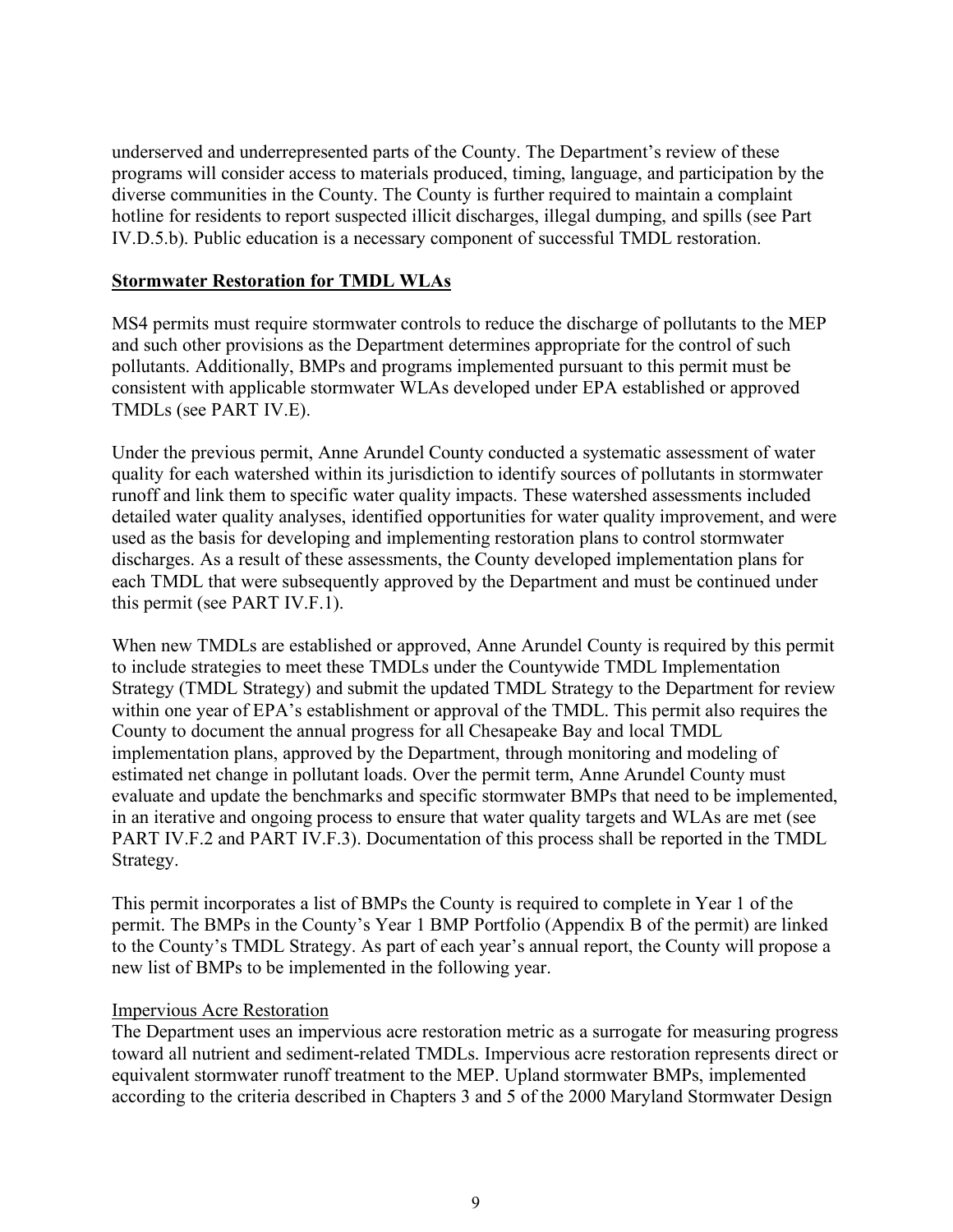Manual (Manual), provide direct impervious area treatment, removing pollutants in runoff associated with these impervious areas. An equivalent impervious acre (EIA) credit has been developed for alternative BMPs such as street sweeping, tree planting, stream restoration, and the elimination of discovered nutrient discharges from grey infrastructure, among other approved practices. The EIA is based on reducing urban pollutant loads until they mimic the runoff from forest land cover. In addition, progress toward each specific TMDL WLA is reported by the County as part of the annual report.

### Impervious Acre Accounting

In 2020 Accounting Guidance, the Department provides updated information on how to calculate and report impervious area restoration and pollutant load reductions. The 2020 Accounting Guidance incorporates the Phase 6 Chesapeake Bay Watershed Model, new and updated BMPs approved by the CBP expert panels, an expansion of BMPs that also provide multiple benefits (e.g., increased climate resilience and green infrastructure credits), and nutrient trading options. The nutrient load reductions for these BMP options are consistent with those used in Maryland's Phase III WIP and the resulting 2025 nutrient load targets. The 2020 Accounting Guidance was developed with the contributions of environmental non-governmental organizations, MS4 jurisdictions, State agencies, and EPA, and supersedes the 2014 Accounting Guidance.

Anne Arundel County may acquire Nutrient Credits for Total Nitrogen (TN), Total Phosphorus (TP), and Total Suspended Solids (TSS) in accordance with COMAR 26.08.11 to meet its impervious acre restoration requirement in Part IV.E.3 of this permit. For acquiring Nutrient Credits in place of impervious acre restoration, an equivalent impervious acre is based on reducing 18.08 pounds of TN, 2.23 pounds of TP, and 8,046 pounds of TSS. These values reflect the difference in pollutant unit loads between aggregate impervious (i.e., impervious road and non-road surfaces) and the statewide average true forest land covers as estimated by the Phase 6 Chesapeake Bay Watershed Model.

To meet the restoration requirements of the previous permit, Anne Arundel County acquired 2,607 impervious acre credits through nutrient trading. The nutrient credits acquired by Anne Arundel County under its previous permit term as equivalent impervious acres that have not been replaced with stormwater management BMPs, programmatic initiatives, or alternative control practices prior to the date of permit issuance will need to be replaced with stormwater management practices. Specifically, the County must replace the 2,607 impervious acre credits by the expiration date of the permit. The County also used annual alternative control practices to restore 199 acres to meet the previous permit's restoration requirements. The County is required to either: a) continue these practices at the same level of implementation, b) replace these practices with 199 acres of restoration using stormwater management BMPs, programmatic initiatives, or alternative control practices, or c) a combination of a and b.

The Department developed an MEP analysis methodology with a set of metrics to assist Anne Arundel County in determining what level of restoration activity is achievable. The Department developed the MEP analysis methodology with input from the University of Maryland's Environmental Finance Center, which provided important national background, research, and recommendations. The MEP analysis methodology took into consideration Anne Arundel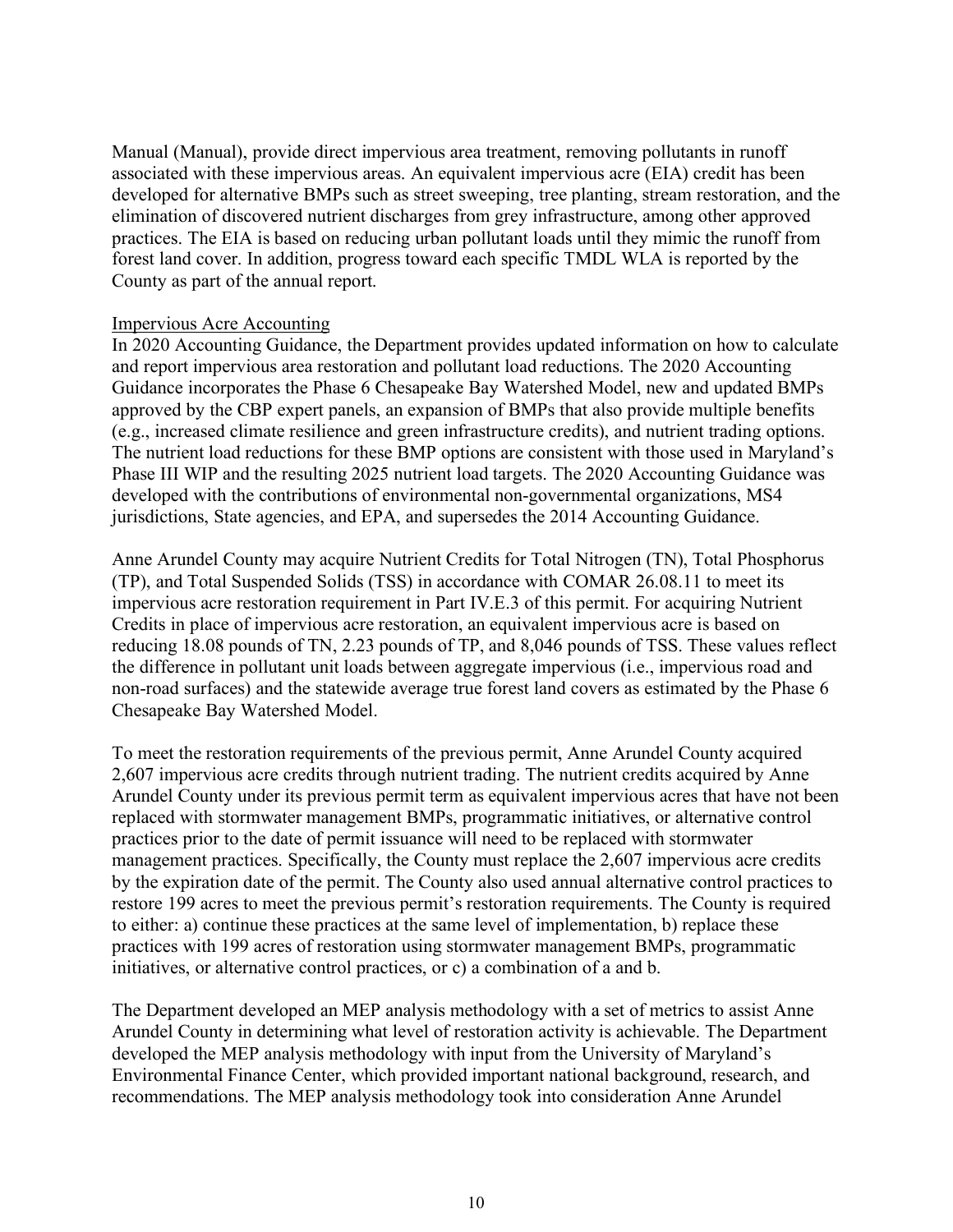County's financial and physical capacities and limitations for implementing a comprehensive suite of restoration BMPs and stormwater management programs toward meeting the Chesapeake Bay TMDLs. For example, included was a fiscal analysis incorporating median household income (MHI), willingness to pay, socioeconomic considerations, and the cost of operations and maintenance. Also included was a physical capacity analysis incorporating limitations and constraints on project scheduling, the procurement process and its impact on timing, the budget approval process, and the availability of qualified contractors. Considering the fiscal and physical capacity, the County generated a list of restoration BMPs and programs (i.e., BMP Portfolio) for implementation under this permit. The BMP Portfolio along with a justification narrative was submitted to inform the Department's determination as to the level of effort required for the County to meet the MEP standard. Based on discussions with the County regarding the justification narrative and BMP Portfolio which proposed 1,641 impervious acres, and comparison with the pace of past restoration trends, the Department determined that additional restoration is achievable. Specifically, the Department concluded, based on interest expressed by the County, that more green infrastructure and climate resiliency incentives will likely be implemented, along with other new BMPs included in the 2020 Guidance (e.g., soil restoration, floating treatment wetlands, riparian buffers, and conservation of forests). Additionally, the County has several wastewater treatment facilities that may be used to generate nutrient credits. These credits may be applied through the State's Water Quality Trading Program (WQT) to address nutrient reduction and impervious surface restoration goals. In light of these factors, the Department increased the restoration required for this permit term to 2,998 impervious acres. Anne Arundel County has the option to trade nutrient credits to meet its restoration requirement. However, the maximum allowable credits obtained from trades with wastewater treatment plants cannot exceed 10% of the County's Portfolio (i.e., 164.1 acres) plus any additional acres added by the Department (i.e., 1,357 acres) for a total of 1,521 acres.

Anne Arundel County has continued to implement restoration projects since completing the requirements found in the previous permit. The impervious acres restored through these efforts will be considered toward meeting the requirements found in this permit. To ensure a steady rate of progress during the permit term, cumulative benchmarks are included in the permit in the Stormwater Restoration section in Table 1 (see PART IV.E.7). The cumulative benchmarks were developed by using the information presented in the BMP Portfolio and adjusting the cumulative percentages so that implementation would progress to restore 2,998 impervious acres by the end of the permit term. Anne Arundel County's restoration requirement is more than the two percent per year Phase III WIP restoration goal by 500 impervious acres, advancing the achievement of all Phase I large MS4 permittees to cumulatively exceed the two percent per year Phase III WIP restoration goal.

Anne Arundel County will provide continual outreach to the public regarding the development of new TMDL stormwater implementation plans. This permit requires the County to provide notice of its procedures for the public to obtain information and offer comment on the assessments and plans for new TMDLs. A minimum 30-day comment period is required prior to finalizing any assessments or plans, as well as a summary in annual reports of how the County addressed or will address any material comment received from the public (see PART IV.F.4).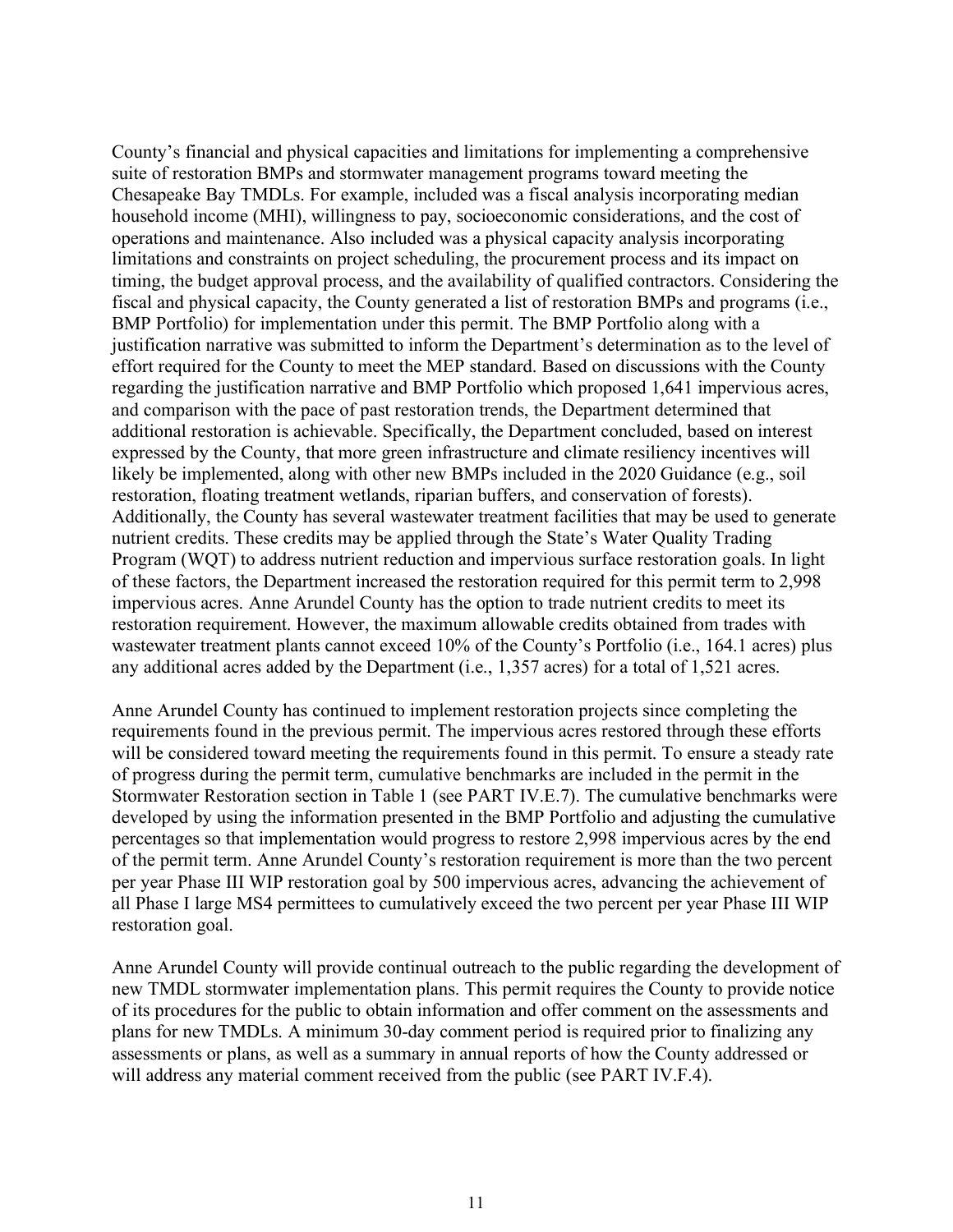# **Progress Toward Nutrient and Sediment TMDL WLAs**

The impervious acre restoration requirements and associated pollutant reductions described in Anne Arundel County's MS4 permit are consistent with (Phase III WIP), and with local TMDL implementation strategies. According to the Phase III WIP, "[r]ecent MS4 implementation and trend analysis indicates" that in aggregate Phase I MS4s "should be capable of annually restoring two percent of their impervious surface areas that currently have little or no stormwater treatment". This level of implementation was then used to estimate nutrient pollutant load reductions for Anne Arundel County and the State's other Phase I large MS4s. The Department's decision to require the restoration of 2,998 impervious acres in this permit (see PART IV.E.3) incorporates the need to be consistent with the Phase III WIP and make significant and continued progress toward achieving the Chesapeake Bay's WLAs as well as local nutrient and sediment TMDLs.

# Bacteria TMDL WLAs

With respect to bacteria TMDLs, the implementation of WLAs is best addressed by eliminating bacteria at its source. Monitoring is necessary to identify the specific sources of bacteria in a watershed. To accomplish this, Anne Arundel County is required to perform bacteria trend monitoring for wildlife and domestic animal sources throughout its jurisdiction under this permit (PART IV.G.2.b.ii). Additionally, IDDE permit conditions require the screening of outfalls for dry weather flows (PART IV.D.3.b) to identify illicit discharges, including sanitary sewer contributions that may contain bacteria from human sources. The Department has determined that the combination of these two required monitoring and screening programs are adequate to ensure progress toward implementation of all relevant bacteria WLAs within the County for this permit term.

# PCB TMDL WLAs

The County is required to develop a source tracking monitoring plan for all PCB TMDL WLAs where watershed reductions are required to meet water quality standards (PART IV.G.3). Anne Arundel County shall submit results and provide updates annually on its monitoring efforts. This is currently the most effective and efficient means of locating sources of PCBs in the landscape and reducing loads to a waterbody.

### **Assessment of Controls**

# **BMP Effectiveness Monitoring**

The Chesapeake Bay Program partnership has determined that intensive monitoring on a small watershed scale where restoration efforts are being implemented is necessary to inform successful adaptive management. To support this initiative, Anne Arundel County's permit requires one of two monitoring options (see PART IV.G.1.a). If the County chooses, it may continue intensive monitoring and build upon past monitoring efforts at Church Creek. Alternatively, the County may choose and submit for approval a new location to assess the effects of a BMP installed for restoration. This option requires chemical, biological, and physical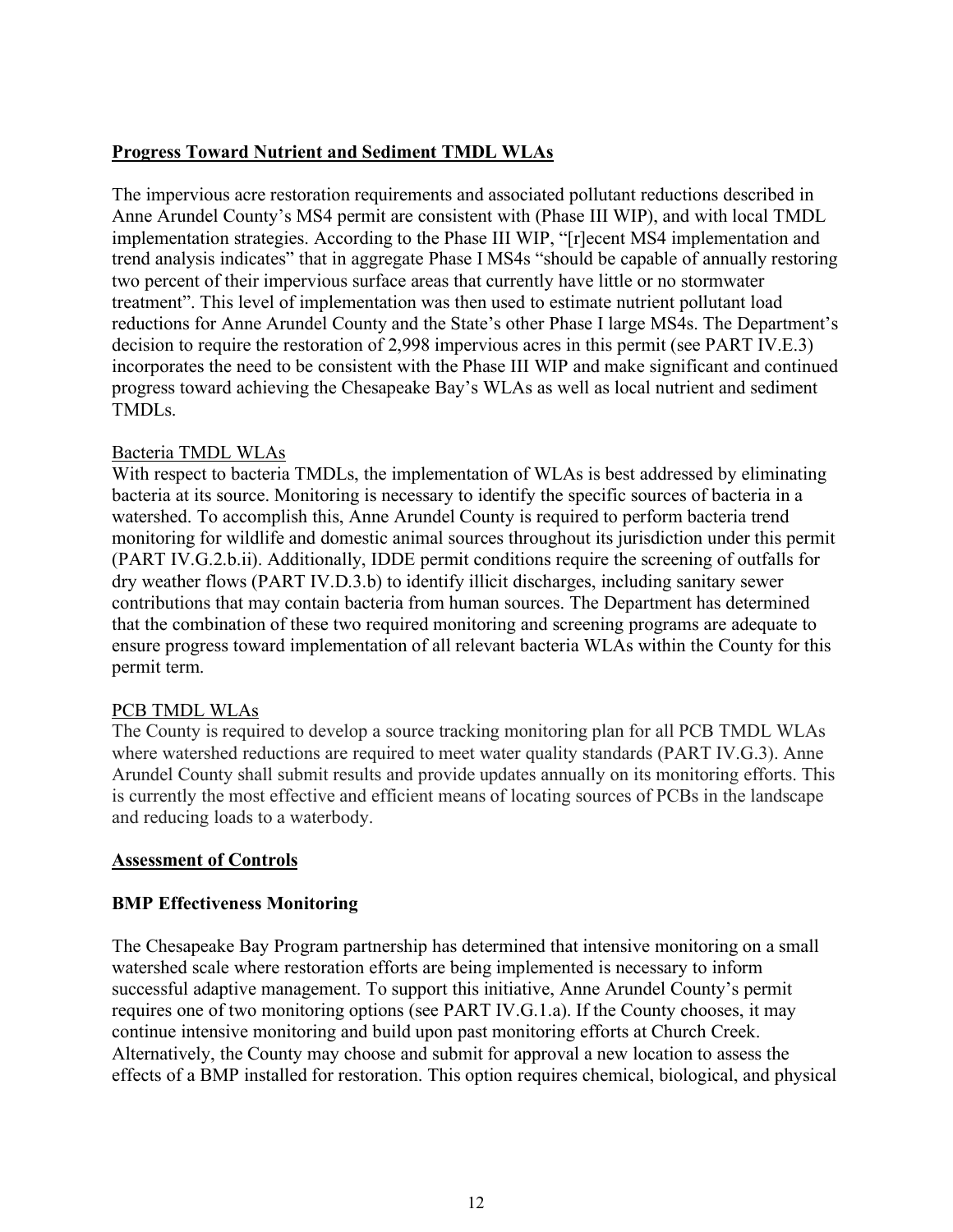monitoring be used to assess small watershed restoration efforts, document BMP effectiveness, and calibrate water quality models. The *2020 MS4 Monitoring Guidelines: BMP Effectiveness and Watershed Assessments,* hereafter (2020 Monitoring Guidelines) provides technical information on the implementation of an acceptable monitoring program. The minimum criteria for chemical, biological, and physical monitoring are as follows:

Chemical Monitoring: Twelve storm events shall be monitored per year in the selected watershed (see PART IV.G.1.b.i). Discrete samples of stormwater flow representative of each storm event shall be collected at the monitoring stations for developing event mean concentrations (EMC) for the following pollutants:

Biochemical Oxygen Demand (BOD<sub>5</sub>) or Total Organic Carbon (TOC) Total Nitrogen (TN) Nitrate plus Nitrite Total Ammonia (sewer signal) Total Suspended Solids *E. coli* or *Enterococcus* Total Phosphorus Orthophosphate Chloride

Continuous measurements are also required for temperature, pH, discharge (flow), turbidity, and conductivity. Several parameters included in previous permits (e.g., copper, zinc) have been removed because their detection rates and concentrations are low, and there are no local TMDLs for these parameters.

Biological Monitoring: Benthic macroinvertebrate samples are required to be gathered each spring for gauging the biological response to stormwater discharges. A stream habitat assessment is also required using techniques defined by the EPA using Rapid Bioassessment Protocols (RBP), Maryland Biological Stream Survey (MBSS), or other similar method approved by the Department (see PART IV.G.1.b.ii).

Physical Monitoring: A geomorphologic stream assessment is required and includes an annual comparison of permanently monumented stream channel cross-sections and the stream profile. A hydrologic and/or hydraulic model is required in the fourth year of the permit to analyze the effects of rainfall; discharge rates; stage; and, if necessary, continuous flow on channel geometry (see PART IV.G.1.b.iii).

Continuous Flow Measurements: Flow measurements are required at the monitoring locations and will be used to estimate annual and seasonal pollutant loads and reductions, and for the calibration of watershed assessment models. Additionally, the County is required to provide a combined analysis of the chemical, biological, and physical monitoring results for the approved watershed (see PART IV.G.1.b.iv).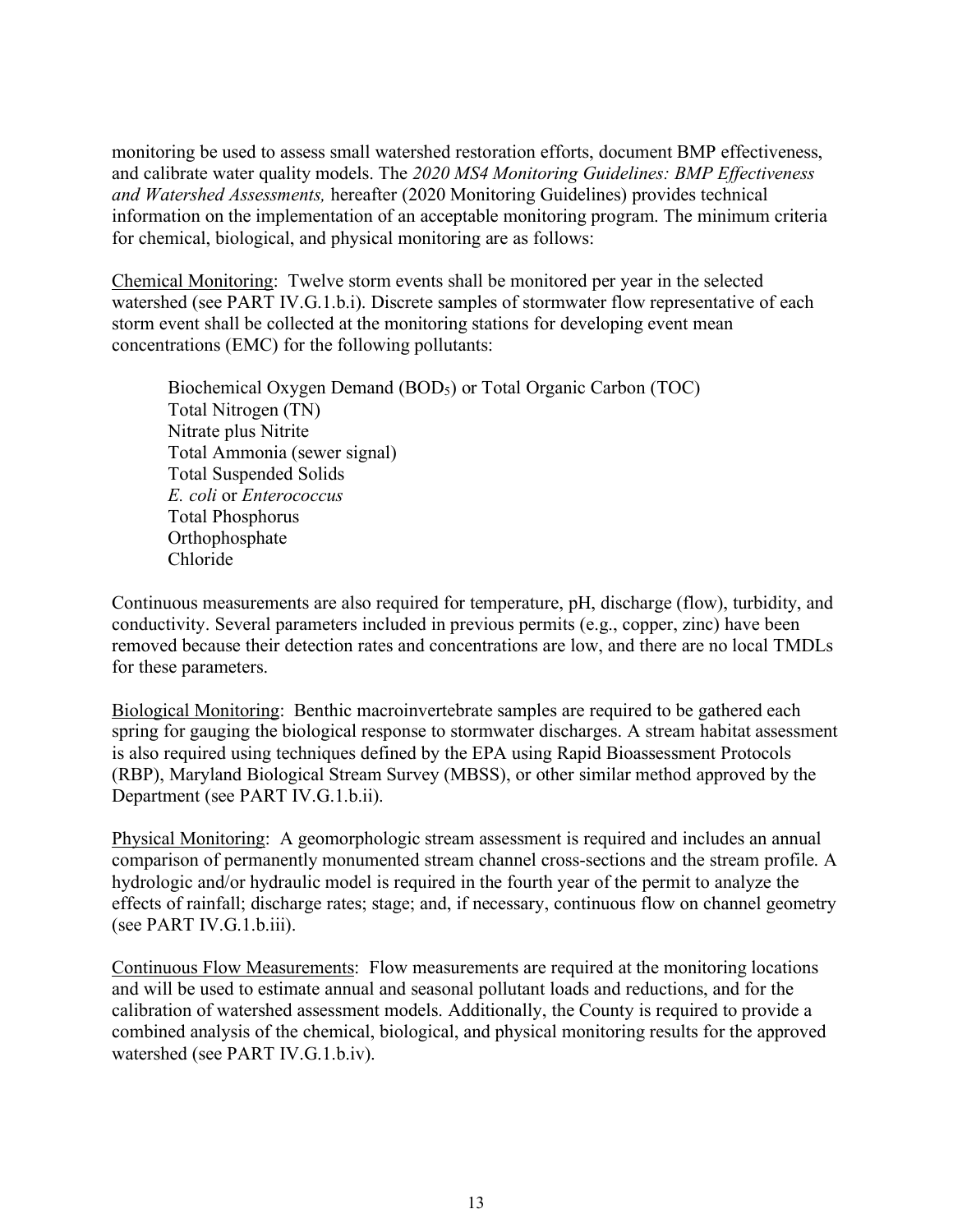The County alternatively may choose to collaborate with the Department in a Pooled Monitoring Advisory Committee (PMAC) administered by the Chesapeake Bay Trust. The committee will determine criteria for research proposals that address key questions pertaining to the cumulative impacts of watershed restoration and the effectiveness of specific restoration practices. All PMAC participants will determine monitoring needs, select appropriate studies, and contribute funding for specific projects that address permit requirements related to BMP effectiveness monitoring in a small watershed.

### **County Watershed Assessment Monitoring**

The County is also required to select one of two available strategies for county-wide watershed assessment and trend monitoring. The County may choose to submit a comprehensive plan to monitor trends in biological, bacteria, and chloride impairments. This includes monitoring biota, habitat assessment, and bacteria (*E. coli*, *Enterococcus*, or fecal coliform), and an assessment of chloride by measuring conductivity as a surrogate. Alternatively, the County may choose to accomplish this requirement through participation in the PMAC with an annual monetary contribution (see PART IV.G.2).

The County is also required to develop a source tracking monitoring plan for all PCB TMDL WLAs where watershed reductions are required to meet water quality standards. Anne Arundel County shall submit results and provide updates annually on the monitoring efforts. This is currently the most effective and efficient means of locating sources of PCBs in the landscape and reducing loads to a waterbody (see PART IV.G.3).

# **Special Programmatic Conditions**

Anne Arundel County is required to offset any additional loads through Maryland's Accounting for Growth policies and procedures as articulated through Chesapeake Bay milestone achievement. Anne Arundel County shall reflect these policies, programs, and implementation as part of its net WLA accounting. The County will further continue to work toward the completion of the State's Water Resources Element as required by the Maryland Economic Growth, Resource Protection and Planning Act of 1992 (Article 66B, Annotated Code of Maryland). The projects and programs proposed under this permit, as well as those implemented during the County's previous stormwater permits and as part of the other State and local regulations all work toward meeting these conditions (see PART VI).

### **Enforcement and Penalties**

This permit regulates the discharge of stormwater into, through, or from Anne Arundel County's municipal separate storm sewer system. It also requires the County to take all reasonable steps to minimize or prevent discharges that are in violation of permit conditions (see PART VII). Failure to comply with a permit is a violation of the CWA and is grounds for enforcement action; penalty assessment; permit termination, revocation, or modification; or denial of a permit renewal application (see PART VI.D).